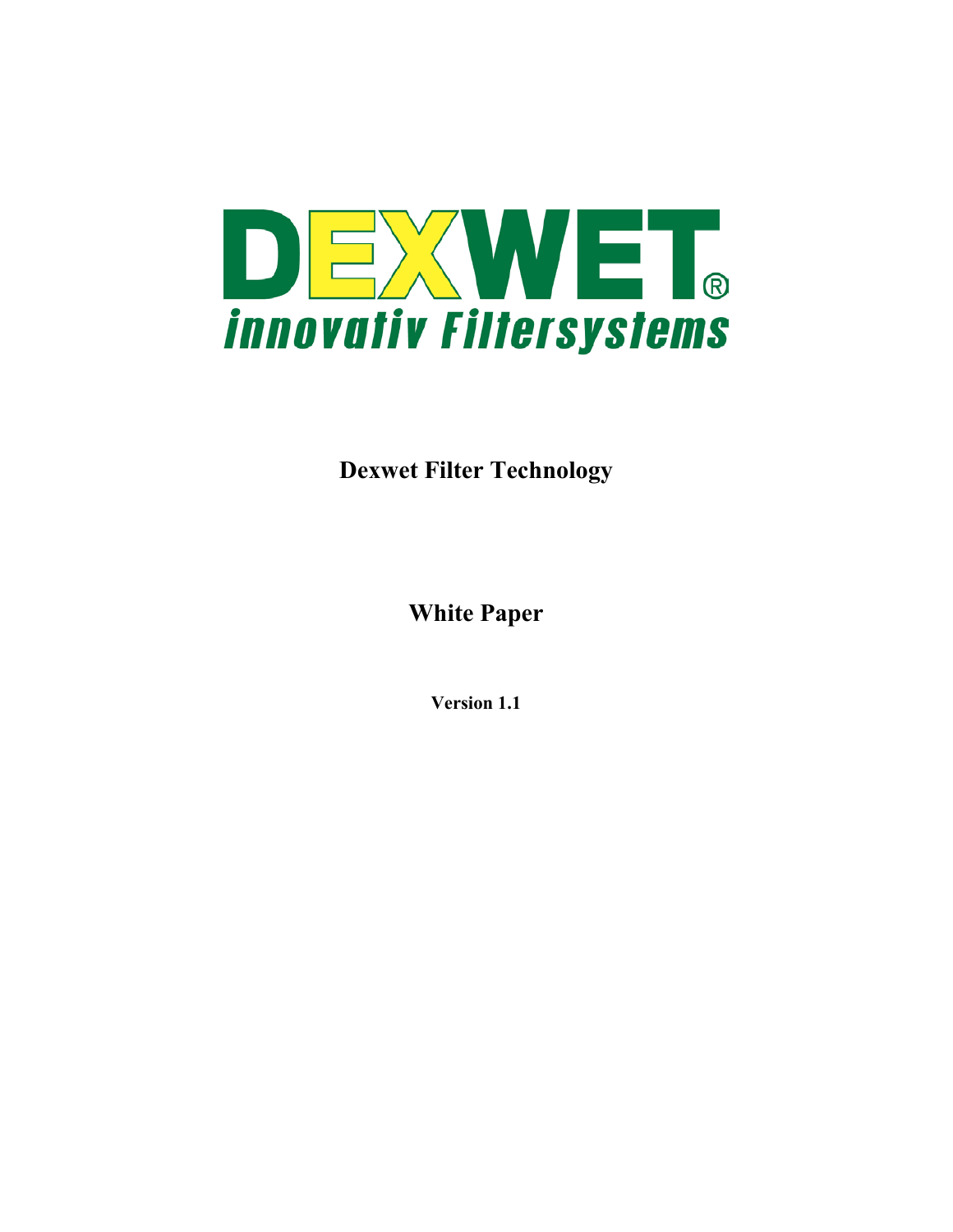### **Introduction**

Toner-based laser printing represents a very large global business. In Western Europe and the United States alone, more than US \$51.9 billion in annual wholesale revenue is generated from the sale of laser printer hardware and supplies. Over 2,361 billion pages are printed each year, the majority on desktop laser printers.

Many of these desktop printers are placed in standard office environments, including large and medium-sized businesses, as well as small office/home office environments. In many cases, these printers are physically located in very close proximity to users.

Although printer manufacturers make significant efforts to meet health and safety regulations and produce systems and supplies that are safe for their customers, there have been articles written that suggest that there is a growing concern about potential particle emissions and the environmental impact on laser printer users, especially around ultra fine particles.

A series of recent studies indicate that during a standard business day, where laser printers are in use, the emissions of fine and ultra fine dust in a typical office environment during working hours are up to five times higher than those on a busy street; during non-working hours, up to twice as high.

Published 08-01-2007 by:

International Laboratory for Air Quality and Health, Queensland University of Technology, Brisbane, QLD 4001, Australia, and Queensland Department of Public Works, Brisbane, QLD 4001, Australia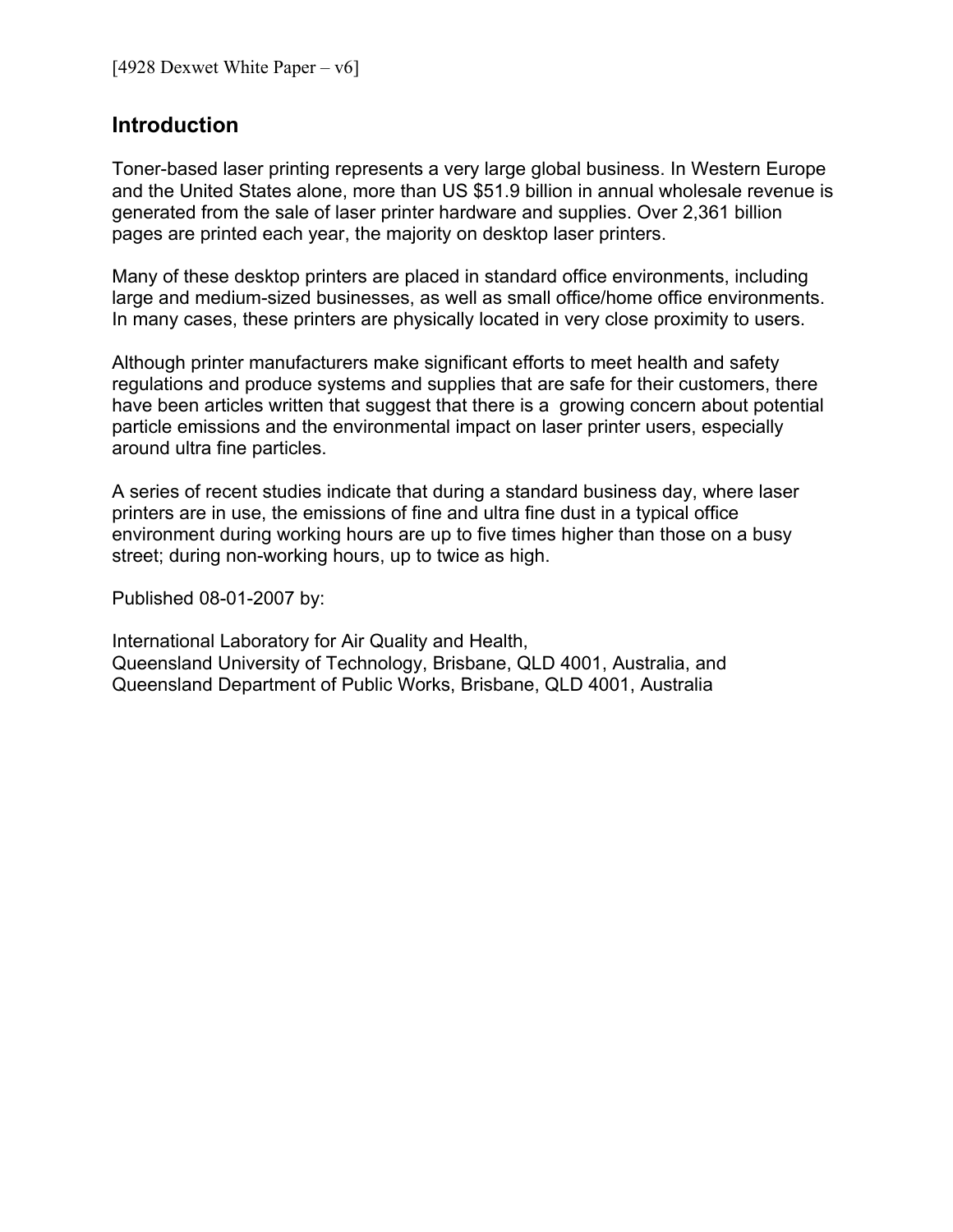# **New Solutions for Laser Printers**

There is new filter technology available that is designed to significantly reduce fine and ultra fine dust emissions by mounting the filter over the fan opening of the laser printer. Dexwet is bringing this unique technology to the marketplace for use with printers that utilize "out-blowing fans." These Dexwet Filters are adaptable to suit different laser printer applications. With these filters fitted at the exhaust openings, air is able to exit the machines almost unobstructed, and without causing any significant increase to the machine's internal temperature.

It is important to note that some printer models do not have an out-blowing fan. Instead, the fan blows inside the unit, which can, over time, lead to dust leaking out of various openings in the printer. In those instances, a fan filter will not significantly reduce emissions.

# **Definition of Fine and Ultra Fine Dust**

Fine and Nano dust - also known as aerosols - are defined as airborne particles or droplets of solid or liquid materials. They range in size from less than 10 nanometers (billionths of a meter) to 10 [micrometers](http://en.wikipedia.org/wiki/Micrometre) (PM 10) in diameter.

#### **Particle Sizes**

| m   | cm | mm       | μm   | nm  | Angström  |
|-----|----|----------|------|-----|-----------|
| $=$ | =  | $\equiv$ | $=$  | $=$ | ⋍         |
| 100 | 10 | 1000     | 1000 | 10  | ca.750    |
| cm  | mm | um       | nm   |     | MG/Dalton |

# **Potential Impact of Fine and Ultra Fine Dust**

Particular Matter (PM) affects more people than any other pollutant.

**Source:<http://www.who.int/mediacentre/factsheets/fs254/en/index.html>**

It consists of a complex mixture of solid and liquid particles of organic and inorganic substances suspended in the air. The particles are identified according to their aerodynamic diameter, as either PM10 (particles with an aerodynamic diameter smaller than 10 µm) or PM2.5 (aerodynamic diameter smaller than 2.5 µm).

The latter are more of a concern since, when inhaled, they may reach the peripheral regions of the bronchioles, and interfere with gas exchange within the lungs.

**Source: [http://www.hvbg.de/d/bia/pub/rep/rep04/pdf\\_datei/biar0703/rep2003\\_07.pdf](http://www.hvbg.de/d/bia/pub/rep/rep04/pdf_datei/biar0703/rep2003_07.pdf)**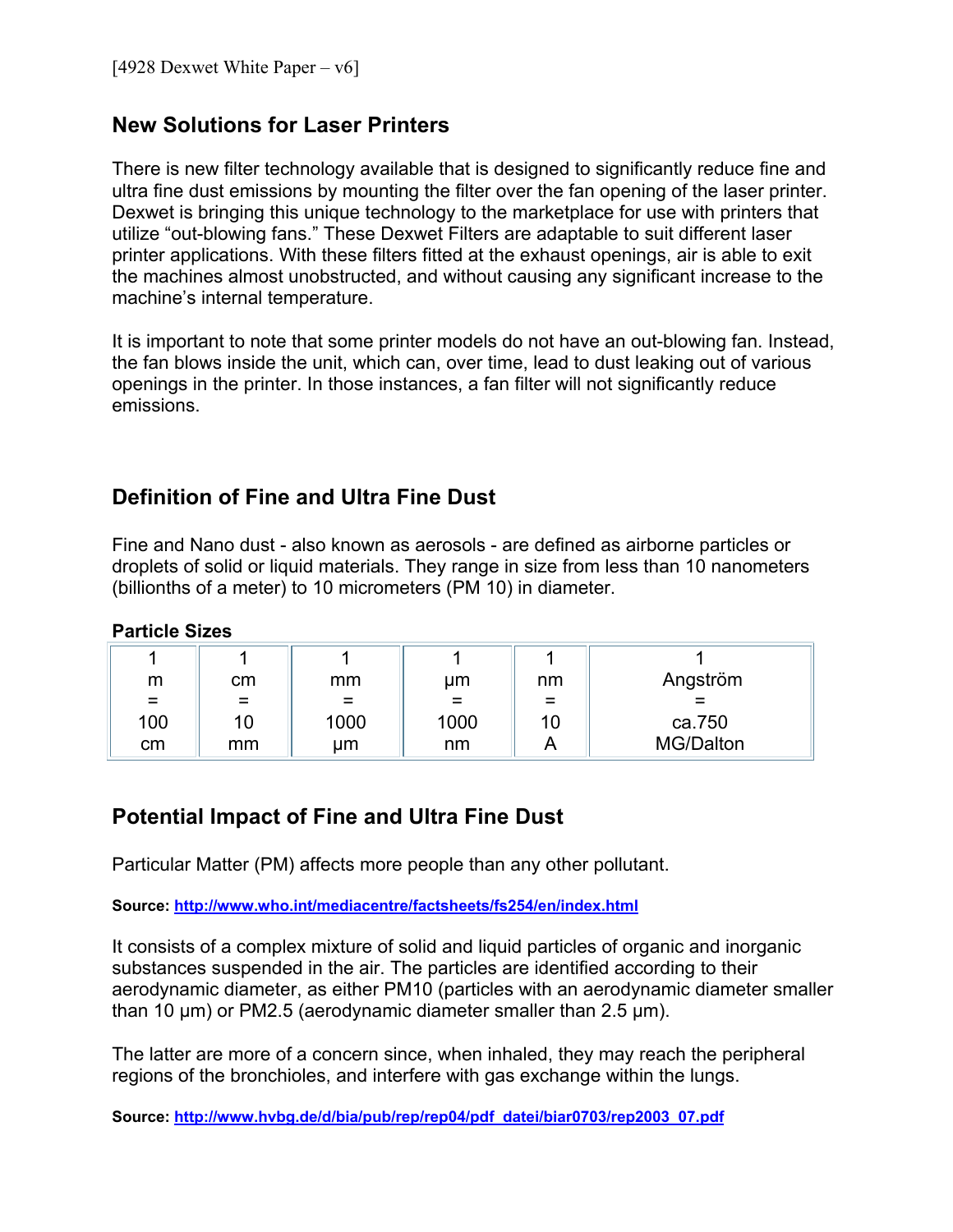Ultra fine particles (UFP, diameter  $\leq$  0 .1 µm) are thought to be the main cause of effects from environmental factors. These very small particles represent a fraction of the environmental aerosol with a low mass concentration, high number concentration, and very large specific surface area. Investigations of the size distribution of environmental particles in towns show that UFP comprise about 70% of the total number of particles but only 1% of the total mass. Because of their small size, they are deposited preferentially in the lung periphery where they can come into contact with alveolar macrophages (AM) and epithelial cells.

Source: <http://www.who.int/mediacentre/factsheets/fs313/en/index.html> [http://www.catf.us/publications/reports/CATF-Purdue\\_Multi\\_City\\_Bus\\_Study.pdf](http://www.catf.us/publications/reports/CATF-Purdue_Multi_City_Bus_Study.pdf)



#### **In-blowing and Out-blowing Devices**

There are two types of cooling systems current in laser printers today: fans that blow the exhaust out of the machines and fans that blow into the machines.

In machines with out-blowing fans (representing more than 60% of the market), the airflow carries approximately 80%-95% of all particle emissions, and therefore a filter system can be sued to trap the fine and ultra fine particles.

In machines using in-blowing fans, particles will initially collect inside the machine, and exit the device at various openings when internal absorption is eventually reached. Filter efficiency is therefore limited.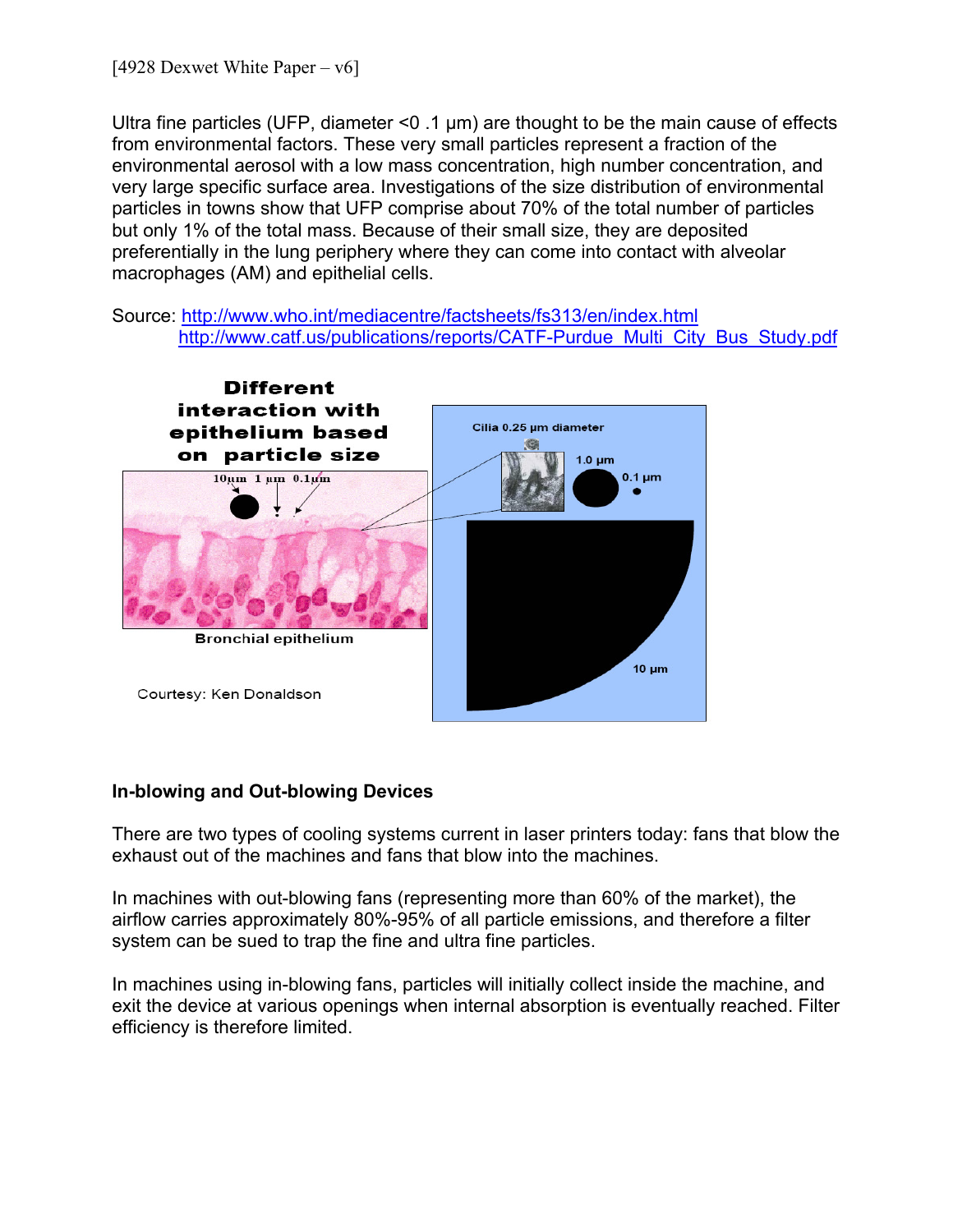# **Highlights of Findings of a Recent Australian Study on Laser Printer Use**

In the study "Particle Emission Characteristics of Office Printers," conducted jointly by the International Laboratory for Air Quality and Health, Queensland University of Technology, Brisbane, Australia and the Queensland Department of Public Works, it was determined that the mean size of released particles from laser printers is small (in the range of **35 to 94 nm**).

# **Design and Related Issues of Traditional Dust Filters**

Many HEPA (High Efficiency Particulate Air) and ULPA (Ultra Low Penetration Air) filters bind **ALL** emitted particles. After a short time period the combination of large, medium and small particles clogs the filter, stops the cleaning effect and causes the filter to stop working. Consequently, fine and ultra fine particles will no longer be filtered. Contamination, reduced or non-existent airflow and consequential high temperatures can damage the machine.

The very highly compressed synthetic fibers from HEPA and ULPA filters can restrict the necessary airflow of the exhaust fan. The inside temperature of some machines may increase immediately after fitting. In addition, the air pressure in the machines may increase immediately after installation and the ultra fine particles can escape from various leak points around the printer casing. In filters featuring less compression, the fine particles cannot be filtered by it and the overheating problem occurs later.

### **High temperatures - Risk of overheating - Short lifetime**



# **The Benefits of Using Dexwet Filter Technology**

The Dexwet Filter for laser printers works with fine-fiber fabric rods and plastic sticks, impregnated with a fluid specifically adapted to a given application. Particles are bound efficiently and permanently in the oil of the filter sticks.

Fitted at the exhaust openings of the printer, the Dexwet filter is designed to enable air to exit the machine in an unobstructed way through these rods and sticks, without causing a significant temperature increase inside the printer.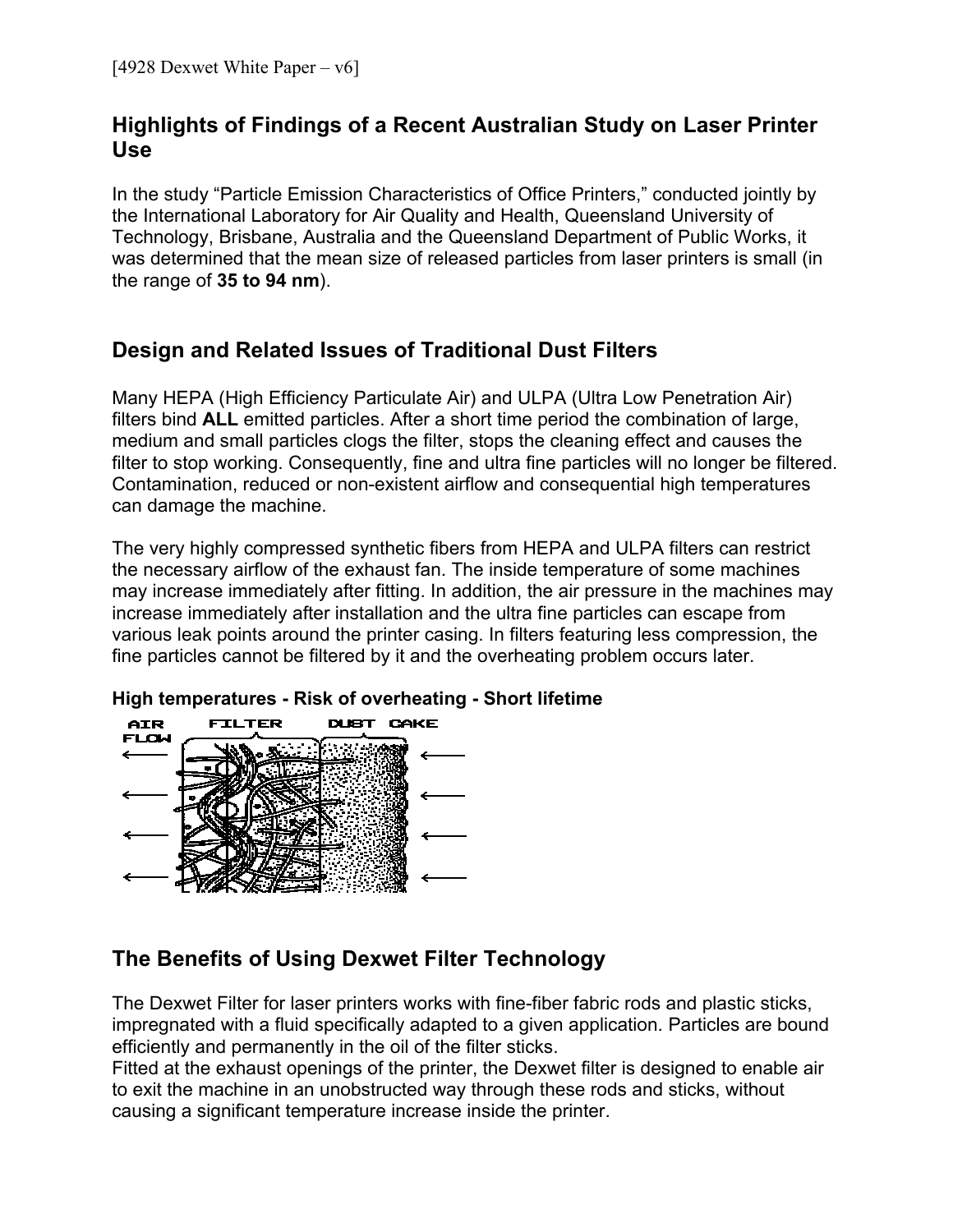The pictures below illustrate the airflow pattern with a Dexwet Filter compared to a traditional, very close fiber filter.





**Consistent airflow – Dexwet Filter Under performing air flow – HEPA/ULPA** 

The pictures below demonstrate that fine and ultra fine particles will not follow the normal airflow and therefore the majority of them come in touch with the collectors (Dexwet Filter sticks).



Even when subjected to elevated temperatures during printer operation, the Dexwet Filter has minimal loss of its fluidity. Dexwet Filter life is therefore very high – with life expectancy as high as 6 months or 70,000 mono prints.

Bacteria and germs that are bound in the fluid of the filter sticks will die due to lack of oxygen. Even when the filter is at the end of its life cycle, full or in some other way filtering inefficiently, it won't have a negative impact on the performance of the device.

Two well-known independent test institutes, **BAM** (Bundesamt für Materialforschung und Prüfung / Federal Agency for Material, Research and Tests, Berlin) and **LGA** (Landesgewerbeanstalt / a Public Law Corporation, Nürnberg), confirm in their reports the following performance of Dexwet Filter:

- **LGA:** Filters more than 90% of approx 10µm size particles
- **BAM:** Filters in average more than 50% of 0,3-10µm size particles

These results were achieved by correctly mounting the filter on the laser printer and insuring the printer was performing at OEM specification levels.